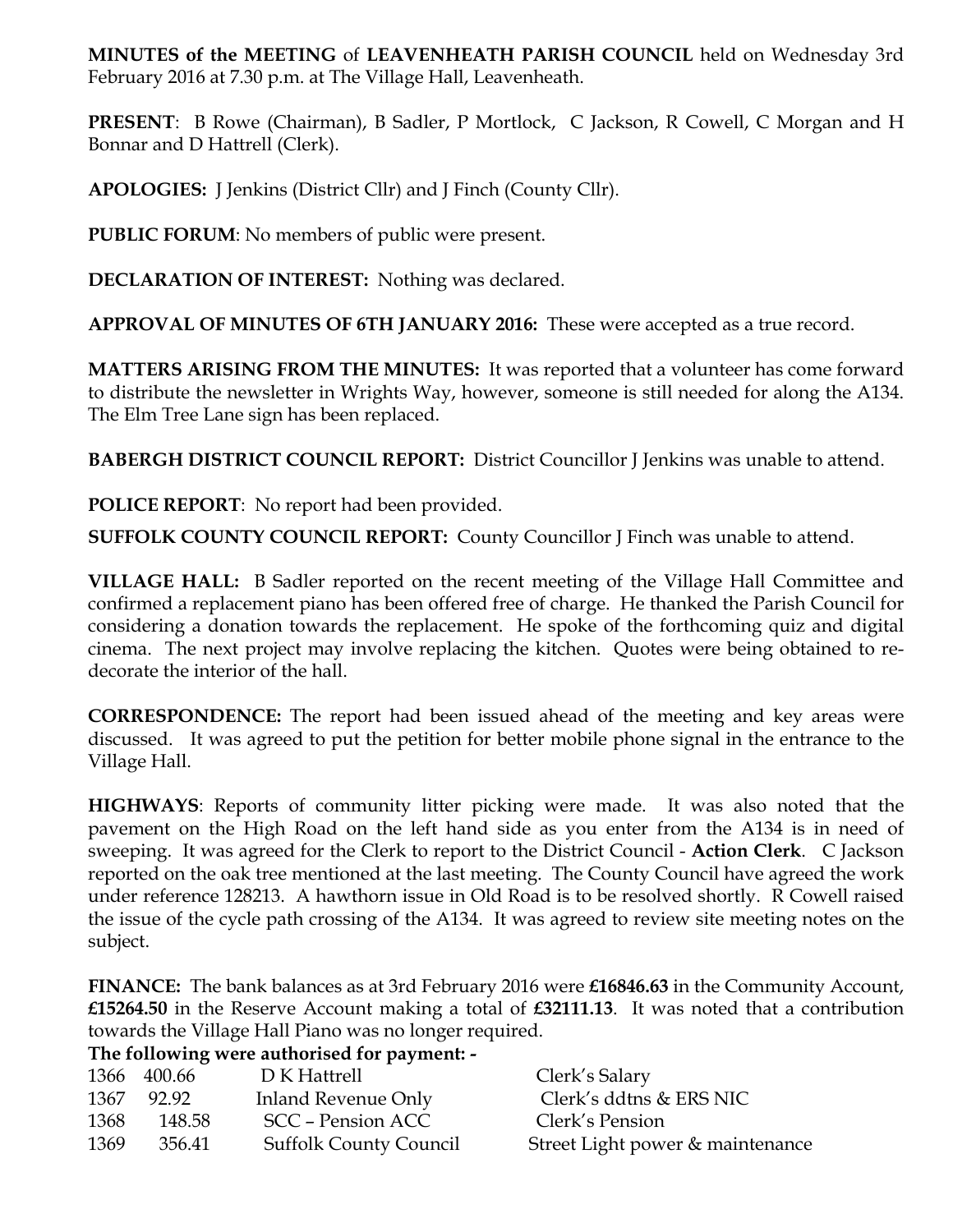## **Total £998.57**

**CIRCULAR PATH PROJECT:** R Cowell reported on the "Walking in Leavenheath" literature being ready for print and suggestions were sought from members in relation to final numbers and distribution. There are two parts of the walks in need of further work and R Cowell explained an issue relating to working under a potentially dangerous tree. This may now have been resolved.

**VILLAGE GREEN:** P Mortlock reported on the work to resolve items on the playground identified in the most recent safety inspection report. Two new trees have been planted on the Village Green.

**FOOTPATHS:** It was agreed to include as an Agenda item for the March Meeting - **Action Clerk**.

**TRANSPARENCY CODE**: The Chairman had researched a website with details of the relevant documents. The Clerk had provided hard copies of all the documents. P Mortlock agreed to scan and upload onto the Parish Council Website - **Action P Mortlock**.

**NOTICES FOR EVENTS AND FROM ORGANISATIONS OUTSIDE THE VILLAGE**: It was agreed not to pursue this item for the time being.

**IDEAS TO IMPROVE THE VILLAGE**: It was agreed to issue a chase up in respect of the barrier on the grass area on the High Road between Wrights Way and the Village Green - **Action Clerk**. It was also agreed to look at the land registry check and provide the owner details to R Cowell as he volunteered to make contact with them - **Action Clerk and R Cowell**. The Chairman has been investigating the installation of a seat in the bus shelter and she agreed to include information for circulation.

**IDEAS TO IMPROVE COMMUNICATION:** It was agreed for P Mortlock to bring the website up to date. The Clerk will continue to put reports in LSPN of the Parish Council Meetings.

**REPORTS AND QUESTIONS FROM CHAIRMAN AND MEMBERS**: C Jackson gave a report as Tree Warden to bring members up to date. This involved work in Royston Wood to carefully remove a dead tree and the Scattered Orchard Project. Village volunteers assisted with the preparation and planting for the project. The Chairman suggested he issues a report in LSPN on the Scattered Orchard Project. R Cowell agreed to put an article in LSPN about the Walk booklets. The Chairman took the opportunity to congratulate R Cowell on all he has achieved so far with this project.

The meeting closed at **9.00 p.m.**